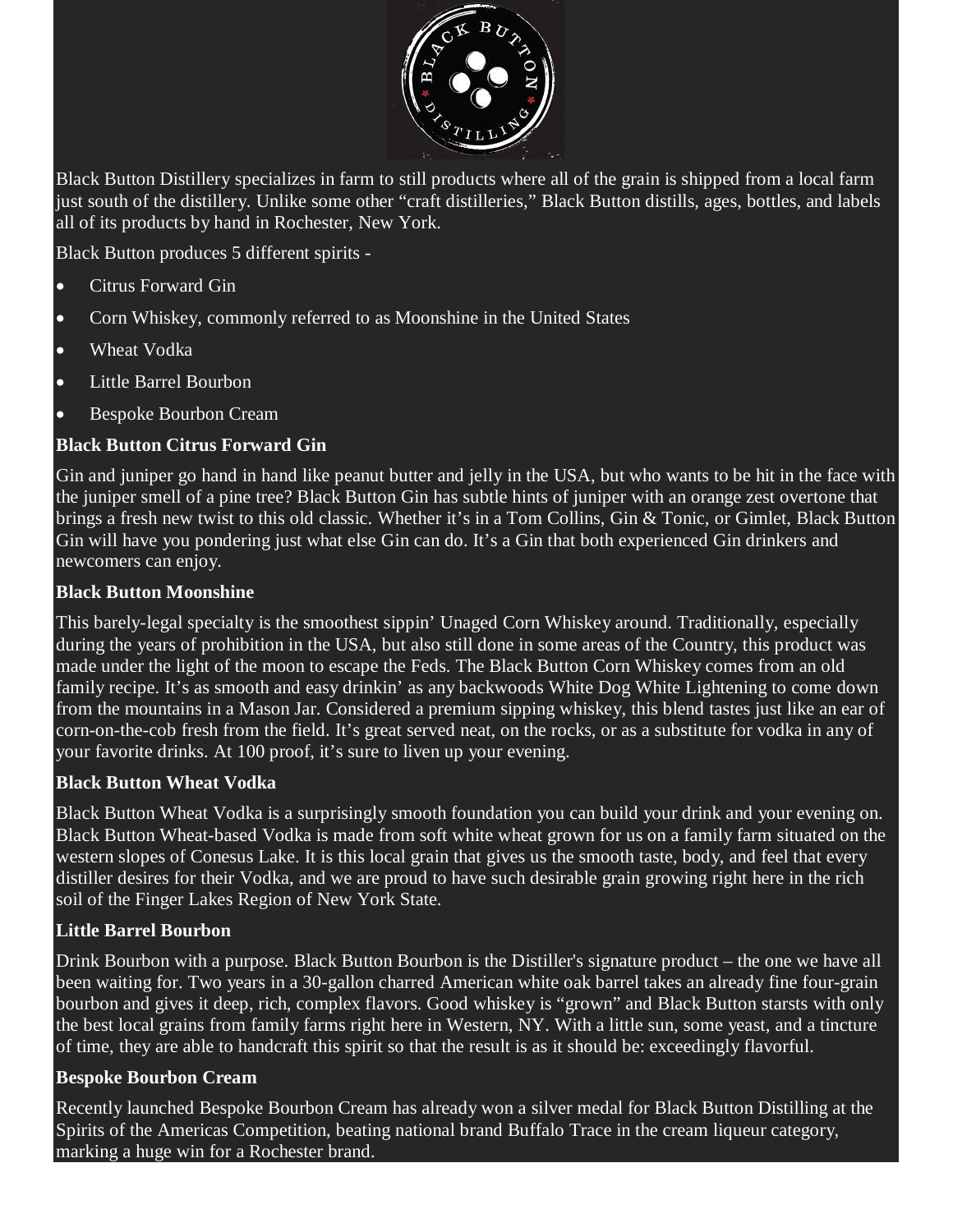# CITRUS FORWARD GIN

Gin and juniper go hand in hand like peanut butter and jelly, but who wants to be smacked in the face with a Christmas tree? Black Button Gin has subtle hints of juniper with an orange zest overtone that brings a fresh new twist to this old classic. Whether it's in a Tom Collins, a Gin & Tonic, or Gimlet, Black Button Gin will have you pondering just what else Gin can do. It's a Gin that both experienced Gin drinkers and newcomers can enjoy.

**Available in** 50ml, 375ml **50ml Bottles** 



**CITRUS FORWARD** 

Batch No.

Bottle No

THE FIRST & FINEST GRAIN-TO-GLASS CRAFT DISTILLERY IN ROCHESTER. NY

Handcrafted B

750 м.

Live Large in Small Batches

Distilled From Local Wheat and Bottled In Rochester, NY

**Distilled with traditional botanicals, including** citrus peel and New York **State Cascade hops**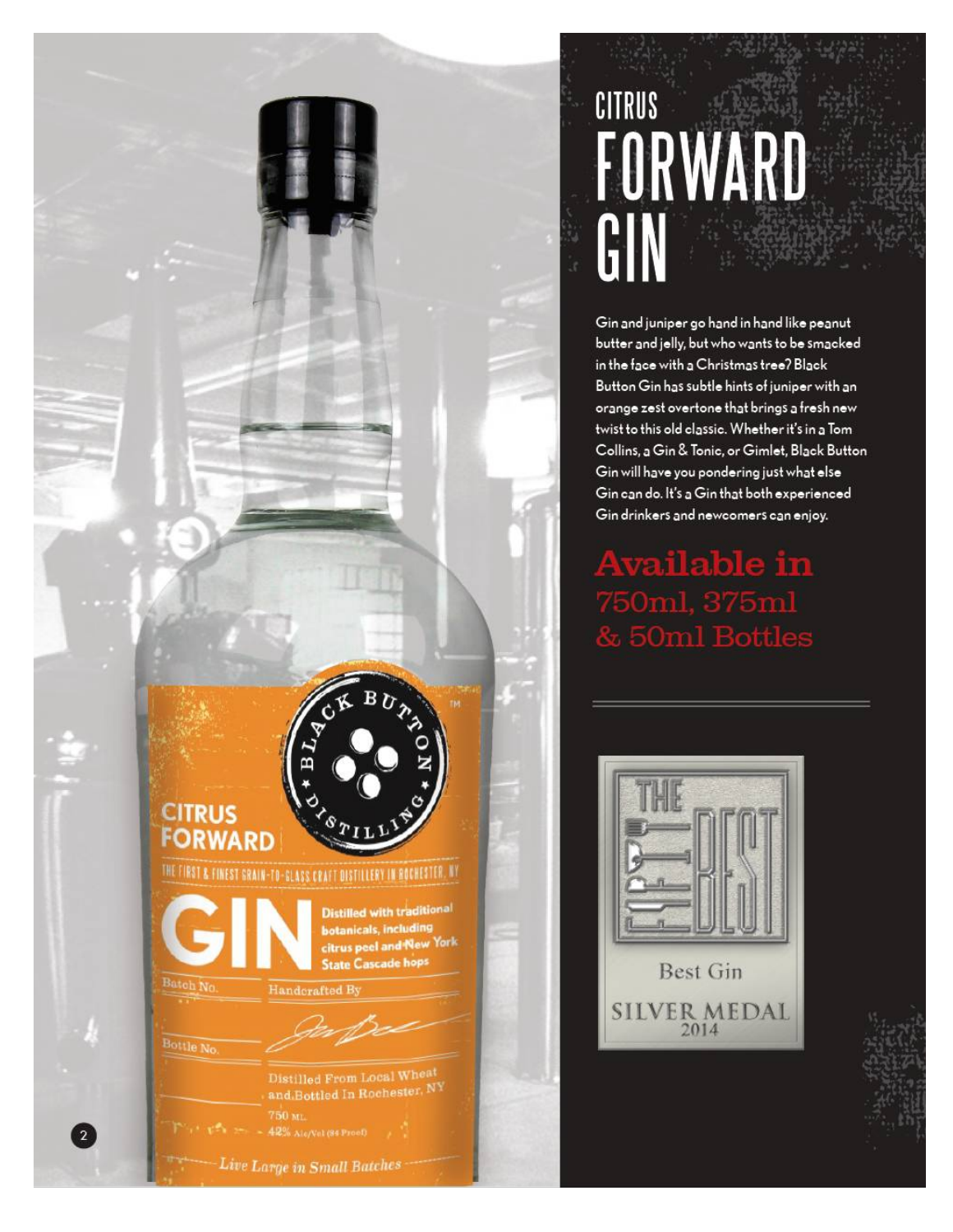## **Disruptively Different Gin**





# **Ifm<sup>-</sup>UIS** Fimlet

1 part ice 1 part Rose's Lime Juice 2 parts Black Button Citrus Forward Gin

1. Combine in cocktail shaker 2. Shake vigorously 3. Strain into chilled glass 4. Enjoy and repeat!

## **Ice Water**

1/2 oz. Black Button Citrus Forward Gin 1/2 oz. Black Button Vodka 3/4 oz. Sprite

**Lime Wedge** Highball Cubes

Fill glass halfway with ice to chill. Add each ingredient. Stir together and enjoy.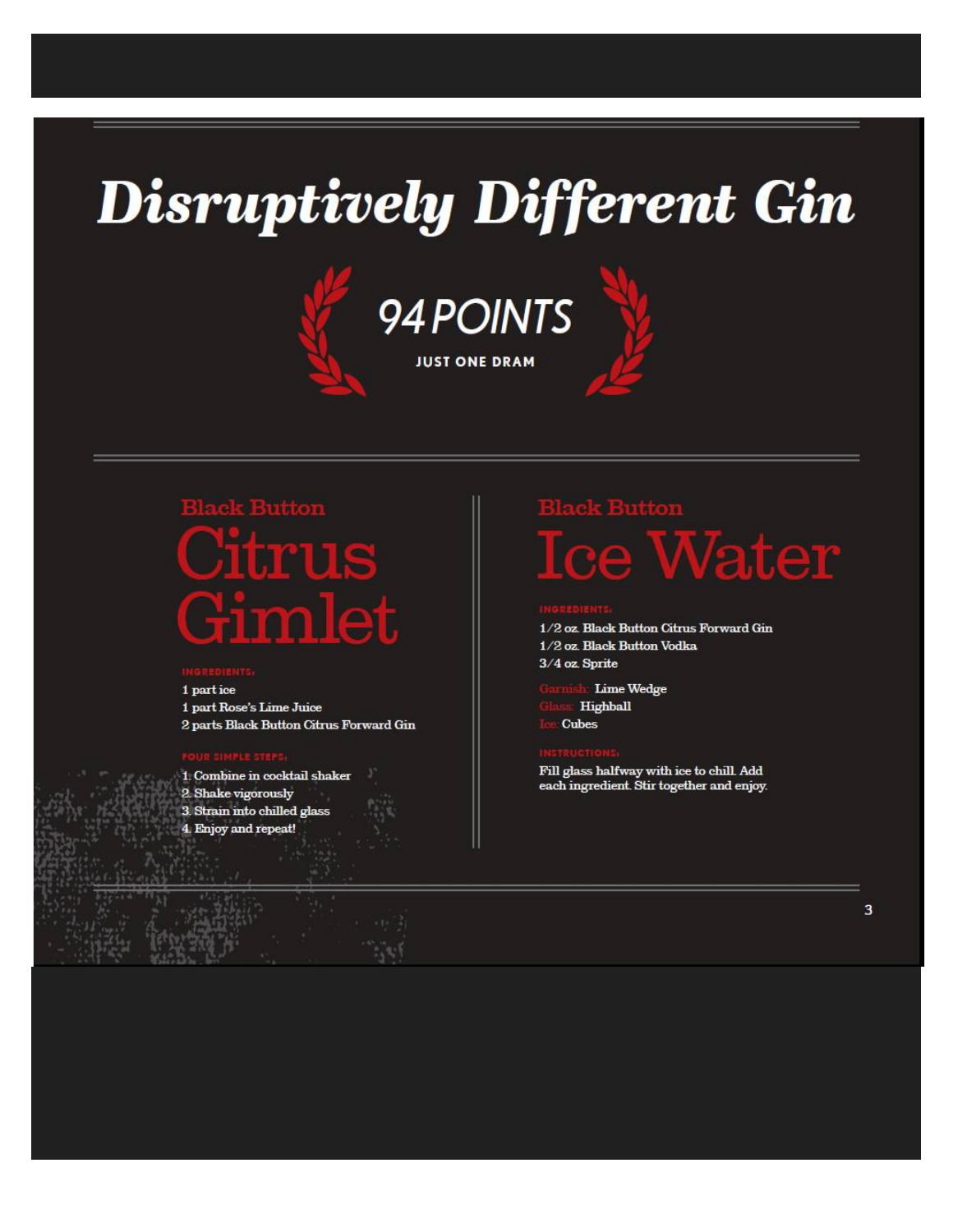# UNAGED CORN WHISKEY MOONSHINE

This barely-legal specialty is the smoothest sippin' Unaged Corn Whiskey around. Traditionally made under the light of the moon to escape the Feds, our Corn Whiskey comes from an old family recipe. It's as smooth and easy drinkin' as any backwoods White Lightning to come down from the mountains in a Mason Jar. Considered a premium sipping whiskey, this blend tastes just like an ear of cornon-the-cob fresh from the field. It's great neat, on the rocks, or as a substitute for vodka in any of your favorite drinks. At 100 proof, it's sure to liven up your evening.

**Available in** 50ml, 375ml **50ml Bottles** 

## **Moonshine** roarita

2 parts Black Button Moonshine 1 part Triple Sec 1 part Fresh Lime 1 part Simple Syrup

Visit www.BlackButtonDistilling.com for more drink recipes.



Batch No.

**UNAGED CORN** 

WHISKEY

Bottle No.

Distilled From Local Corn and Bottled In Rochester, NY 750 ML 50% Alc/Vol (100 Proof)

EL4

THEFIRST & FINEST GRAIN-TO-GLASS CRAFT DISTILLERY IN ROCHESTER. AT

**MOONSHINE** 

**Handcrafted By**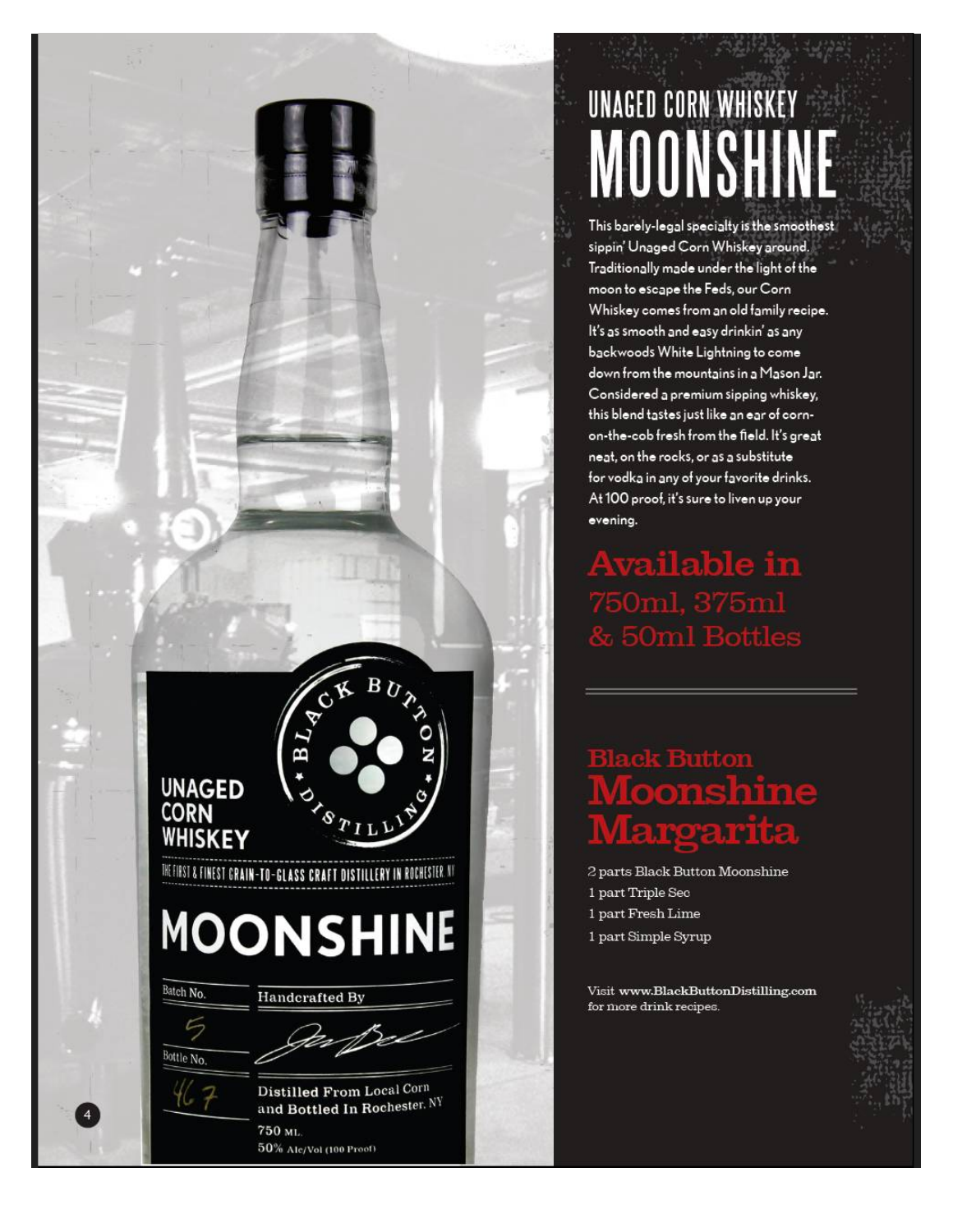

"It's smooth, especially for a 100 proof spirit, and I can see it making for a nice cocktail or a cool drink with ice, lemon and some bitters." **WHISKEYREVIEWER.COM** 

"Even though it's a high proof it's really smooth. The strongest flavor is corn making you think you are literally drinking sweet corn straight. This is great for adding flavor as a substitute to vodka and other clear spirits."

**JOSHUA HART, KDGE DALLAS**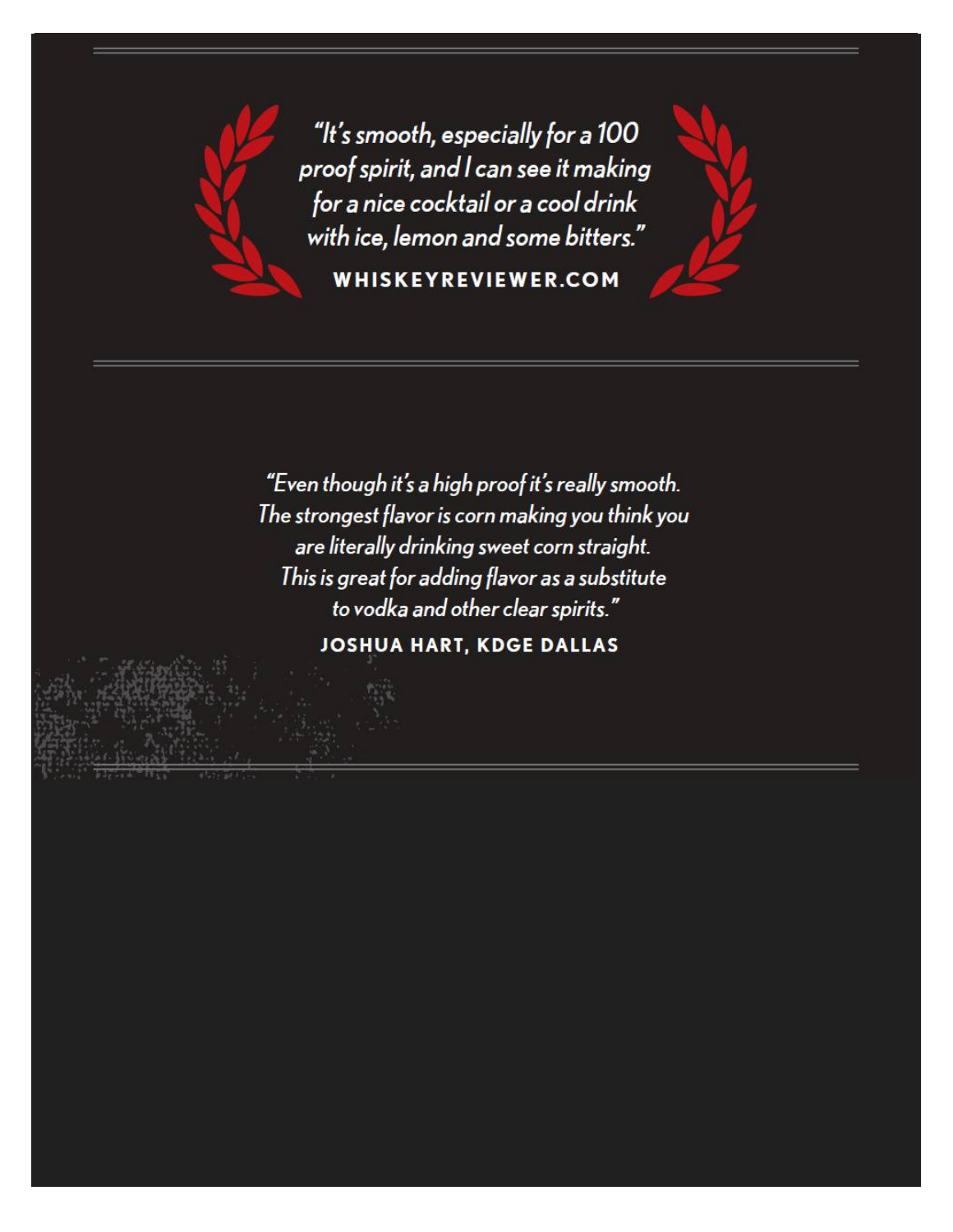# **WHEAT** VODKA

Black Button Wheat Vodka is a surprisingly smooth foundation you can build your drink and your evening on. Black Button Wheat-based Vodka is made from soft white wheat grown for us on a family farm situated on the western slopes of Conesus Lake. It is this local grain that gives us the smooth taste, body, and feel that every distiller desires for their Vodka, and we are proud to have such desirable grain growing right here in the rich soil of the Finger Lakes Region.

vailable in  $50ml, 375ml$ **50ml Bottles** 



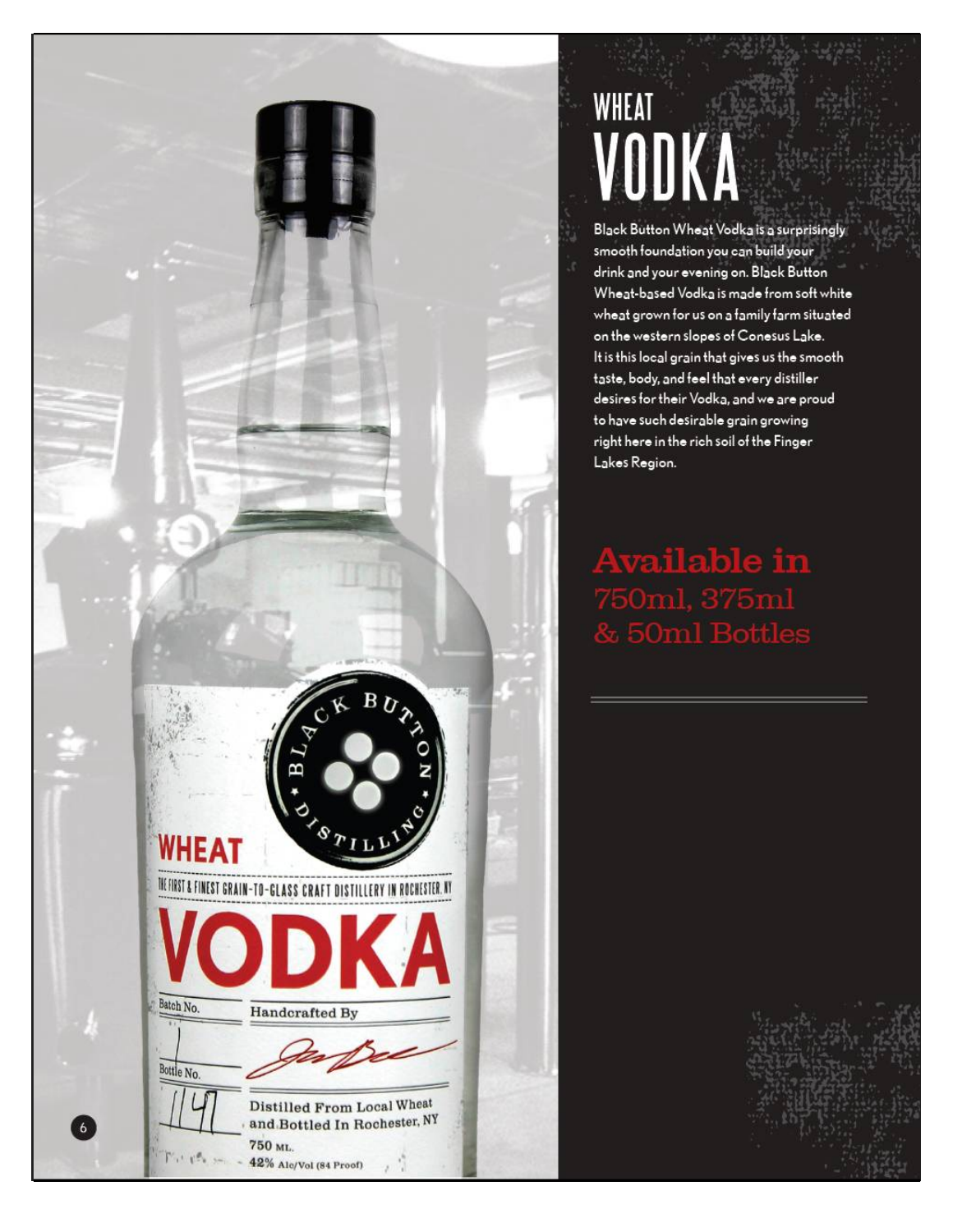"Smooth as Silk with character of the grain it was made from."

## **Cute as a** Button

2 oz. Black Button Vodka 1/2 oz. Triple Sec 3/4 oz. Pomegranate Juice 1/4 oz. Lime Juice **Orange Peel Twist** 

## The 85  $\boldsymbol{\Gamma}$ road

1 oz. Black Button Vodka 4 oz. Cream Soda 1/4 oz. Fee Brothers Sarsaparilla Syrup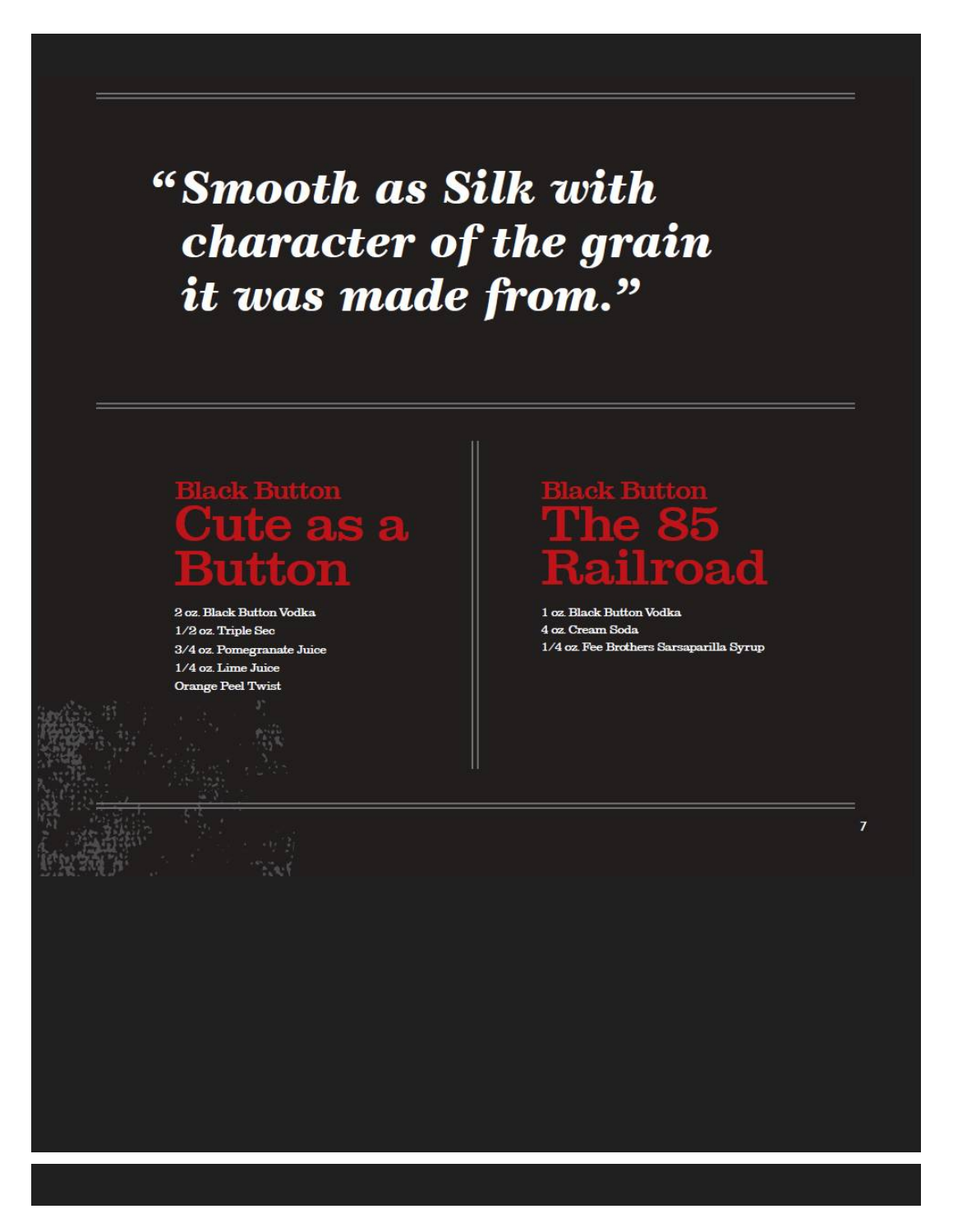Our Little Barrel Bourbon is quite the happy accident. When starting the distillery we procured a number of 5 gallon test barrels which we put our 4 grain bourbon recipe into. These five gallon speed barrels needed only four months to reach full maturity. When they were ready the best



barrels were picked and blended together to create our Little Barrel Bourbon. A few bottles remain in our tasting room and on liquor store shelves around town. Don't miss this chance to have a bottle of the first bourbon made in Rochester since Prohibition.

Our larger barrels of bourbon are due to be released in mid/late 2015. Drink Bourbon with a purpose. Black Button Bourbon is our signature product – the one we have all been waiting for. Two years in a 30-gallon charred American white oak barrel takes an already fine four-grain bourbon and gives it deep, rich, complex flavors. Good whiskey is "grown" and we start with only the best local grains from family farms right here in Western, NY. With a little sun, some yeast, and a tincture of time, we're able to handcraft our spirit so that the result is as it should be: exceedingly flavorful. Our Bourbon goes out the door in single-barrel bottles and blends of the highest quality.